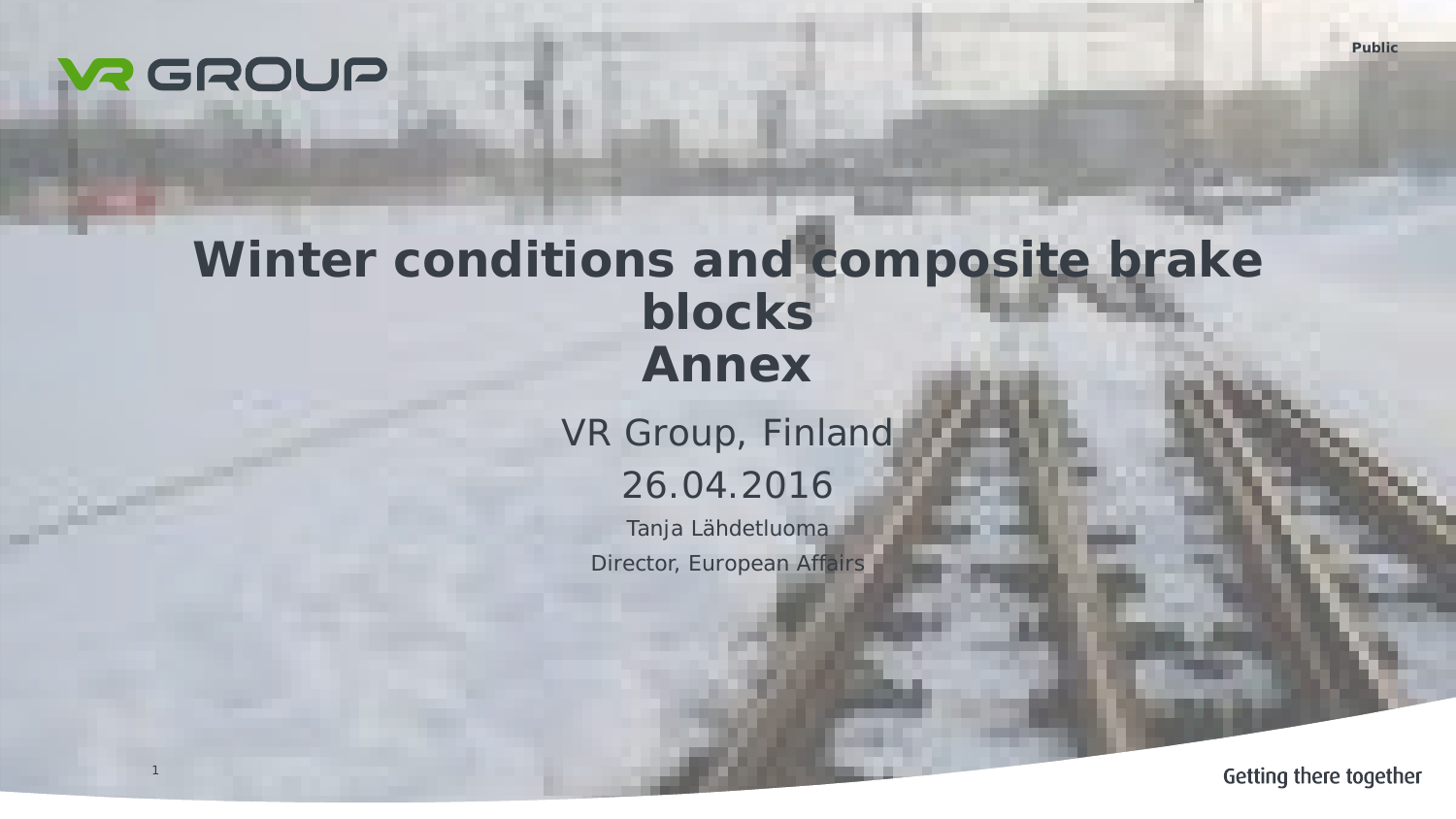### **VR GROUP**



Composite brake block **Overview Public Public** 

- Composite brake blocks cause safety problems in Northern Europe
- Multiple near-miss situations and feedback from train drivers of braking problems after raw timber trains, consisting only of composite brake block equipped wagons, began operating.
- Incidents caused by prolonged braking distances due to accumulation of ice and snow

#### **Actions taken**

- Analysis of incident reports
- Analysis of weather conditions
- Analysis of information from train data recorder ("black box")
- Feedback survey with train drivers
- Investigation of different technical solutions

No solution found to eliminate winter braking problems.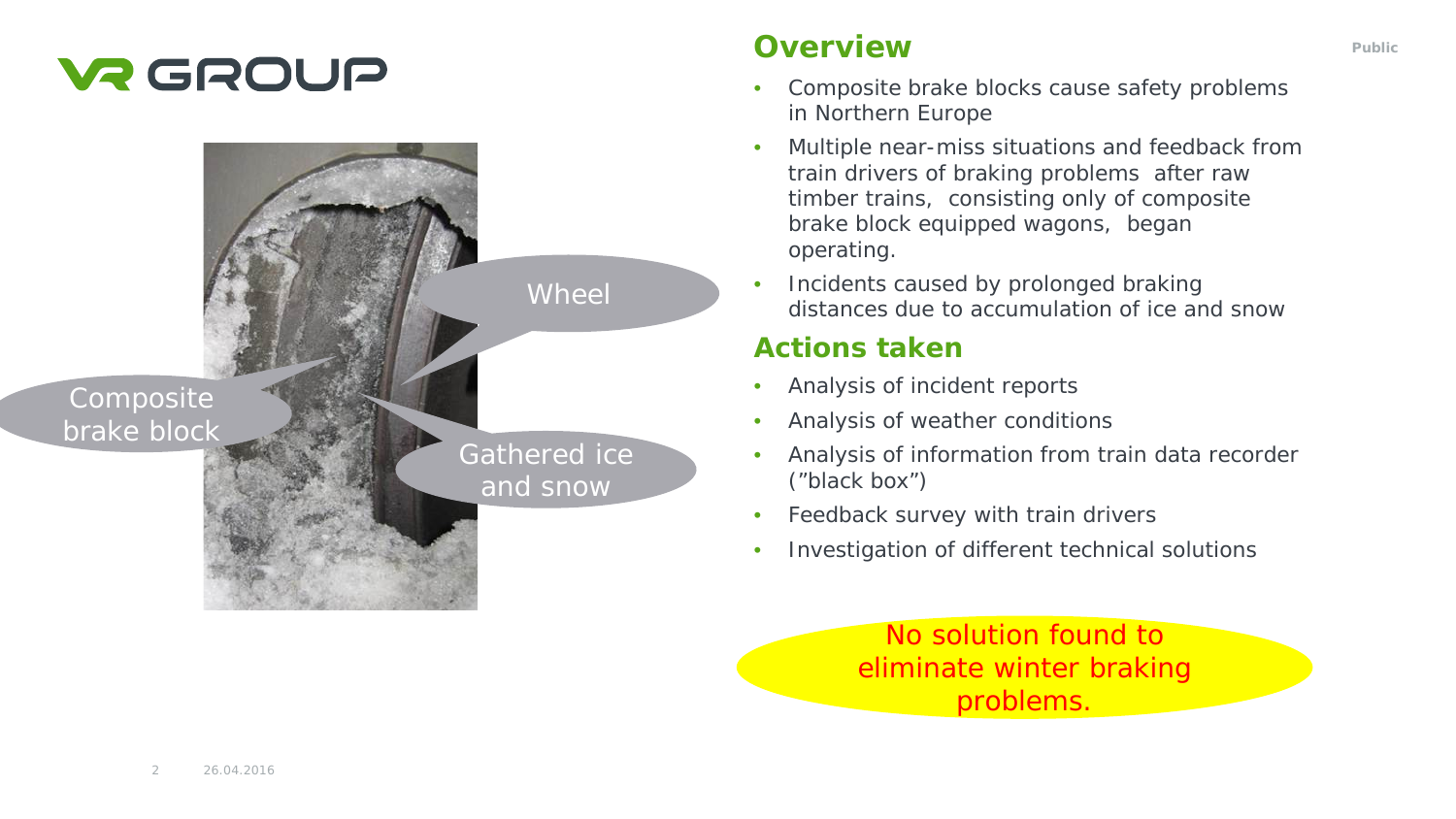### **VR GROUP**

**Incident reports**

| <b>Date</b> | <b>Weather condition</b><br>(if reported)                                                             | <b>Incident Description</b>                                                        | <b>Braking details</b>                                                                                                                                                                                 |
|-------------|-------------------------------------------------------------------------------------------------------|------------------------------------------------------------------------------------|--------------------------------------------------------------------------------------------------------------------------------------------------------------------------------------------------------|
| 25.2.2016   | Temperature - $7 °C$ ,<br>little bit of powder<br>snow.                                               | Braking power very poor, no imminent<br>danger                                     | From low speed, the speed did not decrease on a gentle downward<br>slope.                                                                                                                              |
| 15.2.2016   | Temperature -2 °C,<br>rail tracks have been<br>cleared of snow,<br>moderate amount of<br>powder snow. | Longer stopping distance than normal, no<br>imminent danger                        | The stopping distance was approximately 2km at speed 60 kph (on<br>a downward slope)                                                                                                                   |
| 2.2.2016    |                                                                                                       | Coupling difficulties during shunting works                                        | Despite of full braking, the empty train did not stay in standstill<br>when locomotive was being coupled                                                                                               |
| 2.2.2016    |                                                                                                       | Unpermitted passing of STOP-signal                                                 | The braking was initiated on the pre-signal, but due to poor braking<br>perfomance, the train passed the STOP-signal.                                                                                  |
| 26.1.2016   |                                                                                                       | The train stopped on a hill due to poor<br>adhesion and did not stay in standstill | The train did not stay in standstill on Hanhikoski hill despite of<br>service braking. It rolled backwards approx. 150m after emergency<br>braking.                                                    |
| 22.1.2016   | Temperature -15 °.<br>Powder snow.                                                                    | Poor braking performance on line                                                   | The distance to STOP-signal 1000 m and speed 40 kph when<br>braking was initiated. The braking power appeared only 450 m<br>before the STOP-signal. The train stopped 130 m before the STOP-<br>signal |
| 19.12.2015  | Temperature 0 °C<br>and snow.                                                                         | The train did not stop in shunting works                                           | The standstill train started rolling shunting works on a small<br>downhill. The train stopped only after 200 meters of emergency<br>braking.                                                           |
| 29.1.2015   | Snow on the rail<br>tracks.                                                                           | The train stopped on hill and did not stay in<br>standstill                        | Train moved backwards 200m despite of emergency braking                                                                                                                                                |
| 20.1.2015   |                                                                                                       | The train stopped on hill and did not stay in<br>standstill                        | Train moved backwards 200m despite of emergency braking                                                                                                                                                |
| 16.1.2015   | Temperature -20 °C<br>and snow.                                                                       | Too long stopping distance in shunting works                                       | The stopping distance was 200m at speed 10 kph                                                                                                                                                         |
| 13.1.2015   |                                                                                                       | Temperature -22 °C. Too long stopping distance in shunting works                   | The stopping distance was 400m at speed 20 kph                                                                                                                                                         |
| 5.1.2015    |                                                                                                       | Unpermitted passing of STOP-signal                                                 | The stopping distance was 300m at speed 35 kph                                                                                                                                                         |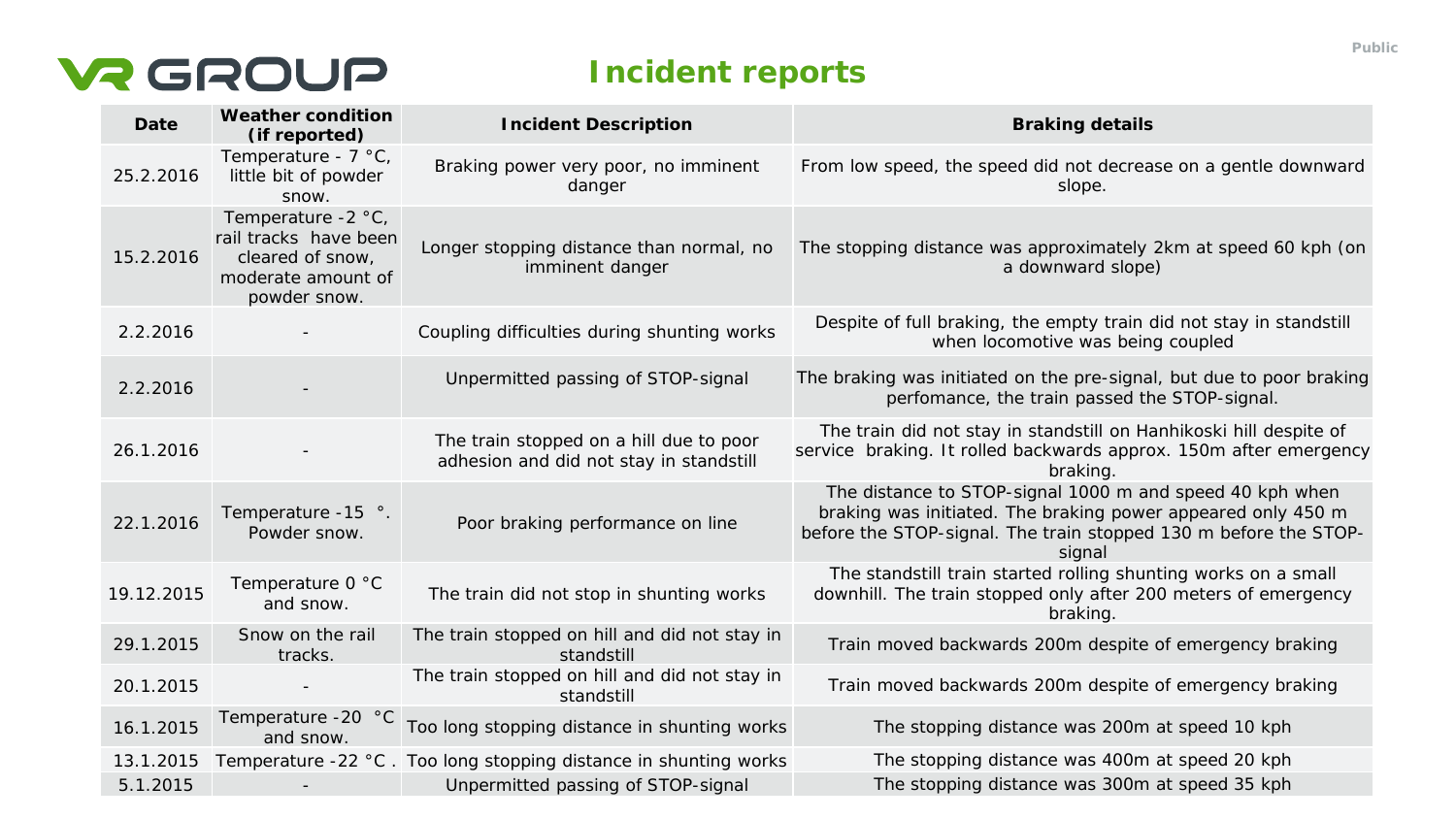# **V2 GROUP**

### **Feedback from train drivers**

- Train drivers were invited to evaluate the braking performance of composite brake block equipped freight trains
- Feedback was collected with an electronic survey. The replies were collected between 10.2. – 6.4.2016.
- 23 replies from drivers of raw timber trains. The feedback included replies from both drivers performing commercial traffic and drivers performing shunting works
- 16 out of 23 train drivers evaluated braking perfromance of composite brake block equipped trains to be low



#### **Assesment of braking performance**

Majority of the train drivers considered the braking performance of composite brake blocks weak.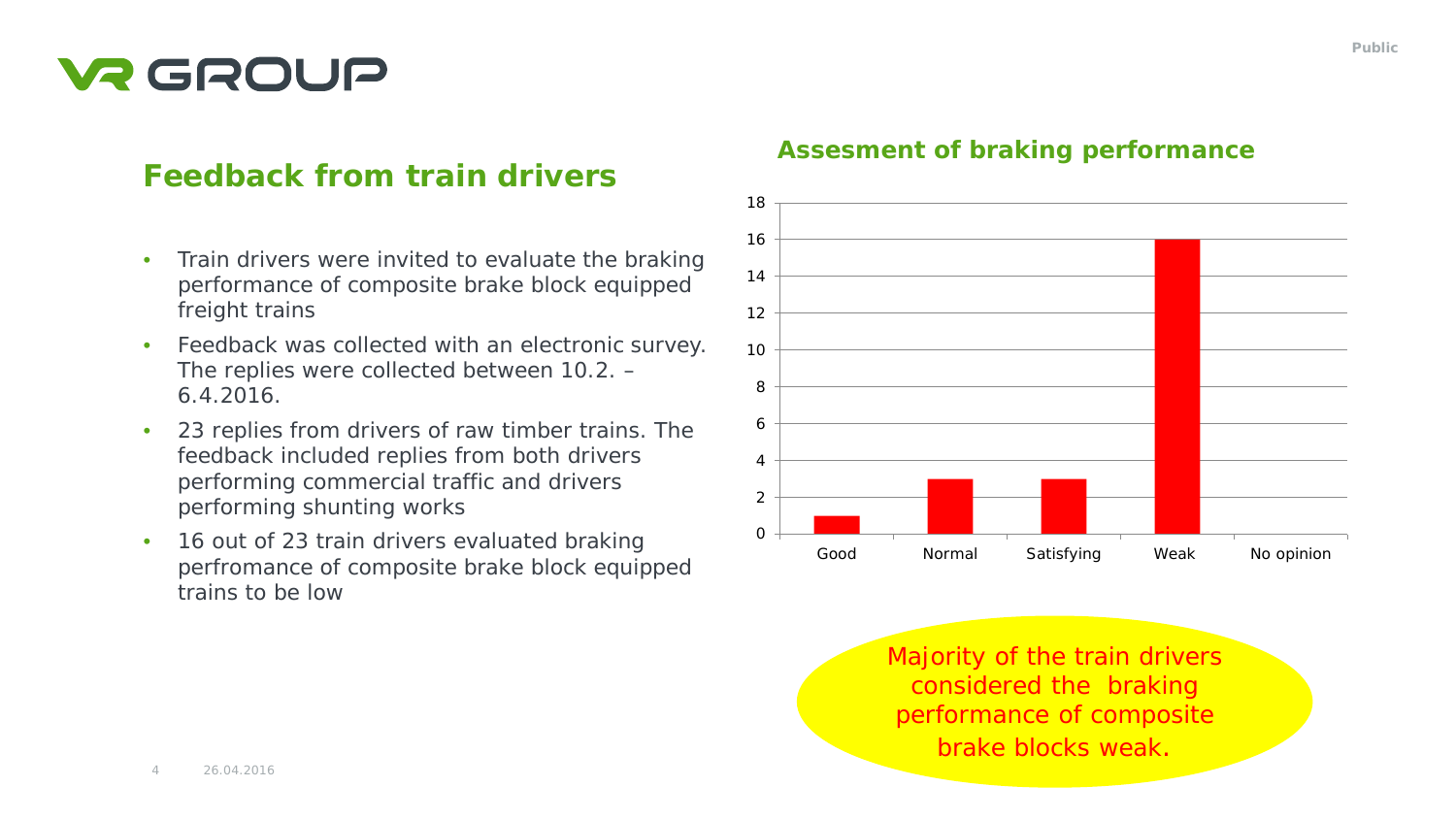# **VR GROUP**

### **Analysis of train data recorder information of raw timber wagons**

#### **Actual winter decelerations vs. nominal decelereations with raw timber wagons**



- Analysis of data collected from locomotives' data recorder in February 2016
	- The data is from raw timber trains equipped with composite brake blocks. Data sample of 20 cases. Only data with over 5 second continuous braking were analyzed.

• Actual decelerations of the trains vs. nominal decelereations (according to ATC system values). The nominal values indicate the maximum allowed braking distance from specific speed.

- A track gradients and the charasteristic pressure of the brake pipe have been compensated in the calculations as a mitigating factor. This means the actual braking performance may be even less than indicated in the graph.
- Less than nominal decelerations are shown in the red piles, which indicate prolonged braking distances. Less than -40% would indicate a very low braking capability.
- 13 out of 20 cases in the sample material had prolonged braking distances, which means in these cases the braking performance is less than allowed
- 7 out of 20 cases in the sample material had normal braking distances. This variety in the results also indicates that the braking perfomance cannot be anticipated by the driver and the risk of sudden loss of brakes emerges.

**Actual deceleration in comparison to nominal minimum value**